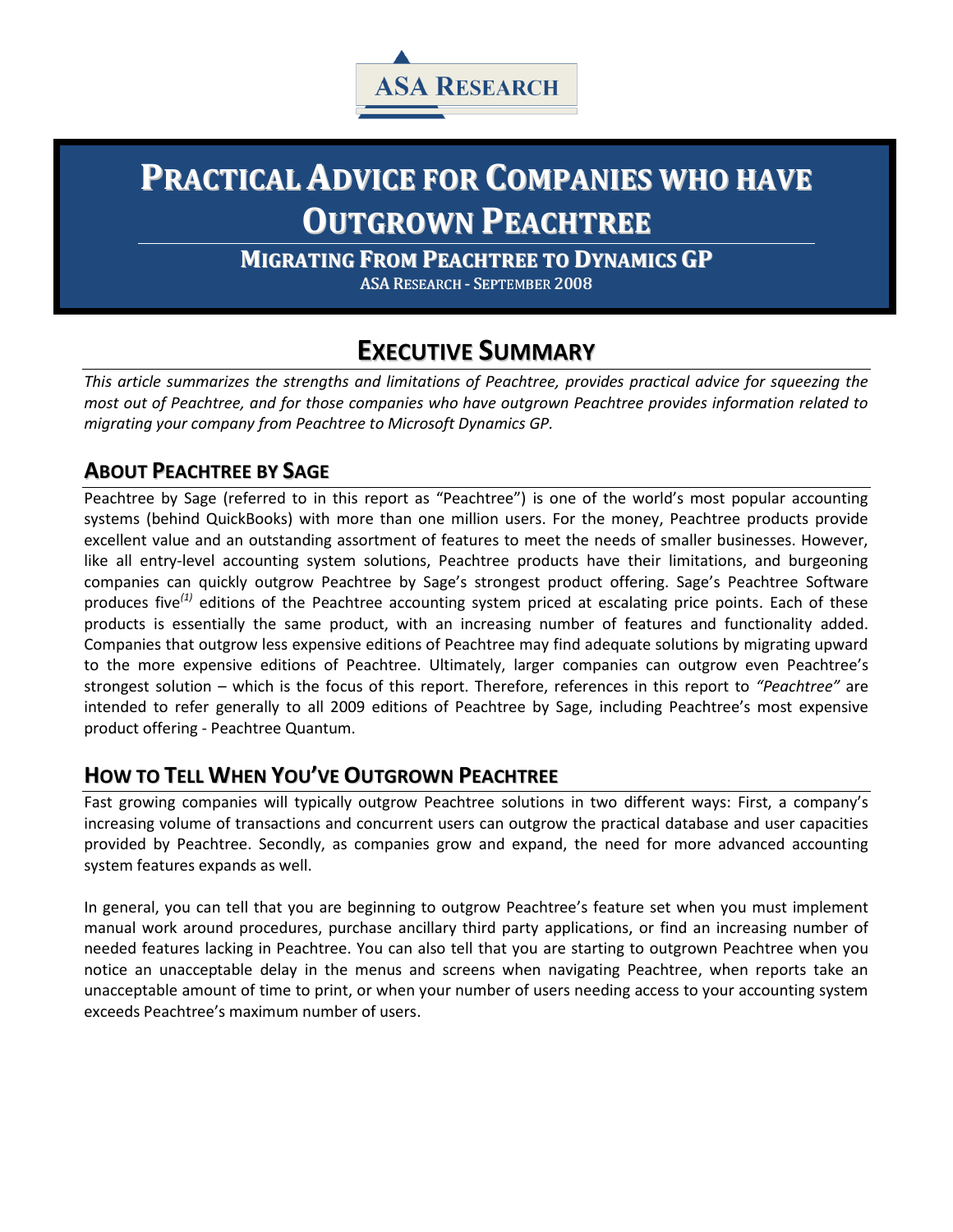

### **PEACHTREE'S FEATURE SET**

Peachtree provides a core set of features ideally targeted for smaller companies; but larger and growing companies often find that they need more sophisticated features. For example, Peachtree does not support multiple warehouse locations, allocation formulas, intercompany accounts, piece rates, item pictures, demand forecasting, and shelf life tracking. Based on a 2008 feature summary for 35 top accounting system solutions, Peachtree products ranked near the bottom behind 31 other popular accounting products (as shown in the table below).

|                              | 2008 Feature Summary <sup>(3)</sup>                                     |                                                                                                                         |                                                                             |  |
|------------------------------|-------------------------------------------------------------------------|-------------------------------------------------------------------------------------------------------------------------|-----------------------------------------------------------------------------|--|
| <b>Product Name</b>          | Number of<br><b>Features</b><br><b>Provided Right</b><br>out of the Box | <b>Additional Features</b><br>Provided if you<br><b>Customize the</b><br><b>Product or Purchase</b><br>add on Solutions | Number of<br><b>Features Not</b><br><b>Provided Right</b><br>out of the Box |  |
| Microsoft Dynamics GP        | 2,512                                                                   | 511                                                                                                                     | 560                                                                         |  |
| Peachtree Quantum            | 1,140                                                                   | 180                                                                                                                     | 2,263                                                                       |  |
| Peachtree Premium Accounting | 1,120                                                                   | 180                                                                                                                     | 2,283                                                                       |  |

Dynamics GP provides 1,372 more features than Peachtree's strongest product offering – Peachtree Quantum. *(Please keep in mind that feature shortcomings in any product can be overcome by implementing manual workaround procedures.)* Obviously*,* as companies continue to grow, their needs for more accounting system features will grow as well. Ultimately these growing companies will need to consider upgrading to a more sophisticated system.

#### **PEACHTREE'S DATABASES**

Peachtree's four lower tier solutions employ the Pervasive 10.0 database while Peachtree Quantum uses the Pervasive for Workgroups 10.0 database. The latter solution features new server based posting technology which allows faster response time when multiple users (up to 30) are entering data at the same time. The result is that Peachtree solutions now offer more robust databases than ever before; yet, many users still want to know *"what are the practical database limitations for these newer editions of Peachtree?"* This is an important question worth further inquiry because a company's accounting system is the lifeblood of the organization.

While Sage does not officially publish database size limitations for Peachtree products, there is evidence that suggests that these performance thresholds are approximately 200 MB for Peachtree's four lower tier solutions and approximately 500 MB to 2 GB for the Peachtree Quantum product. This evidence comes from Peachtree support personnel reportedly encourage Peachtree users with databases larger than 200 MB to upgrade to the Peachtree Quantum product. And the Peachtree Quantum FAQ page which provides the following direct quote *"Peachtree Quantum has been extensively tested at larger database sizes. You can reasonably expect to support database sizes that are 3 to 5 times 100MB, however results may vary based on different factors"*. *(2)*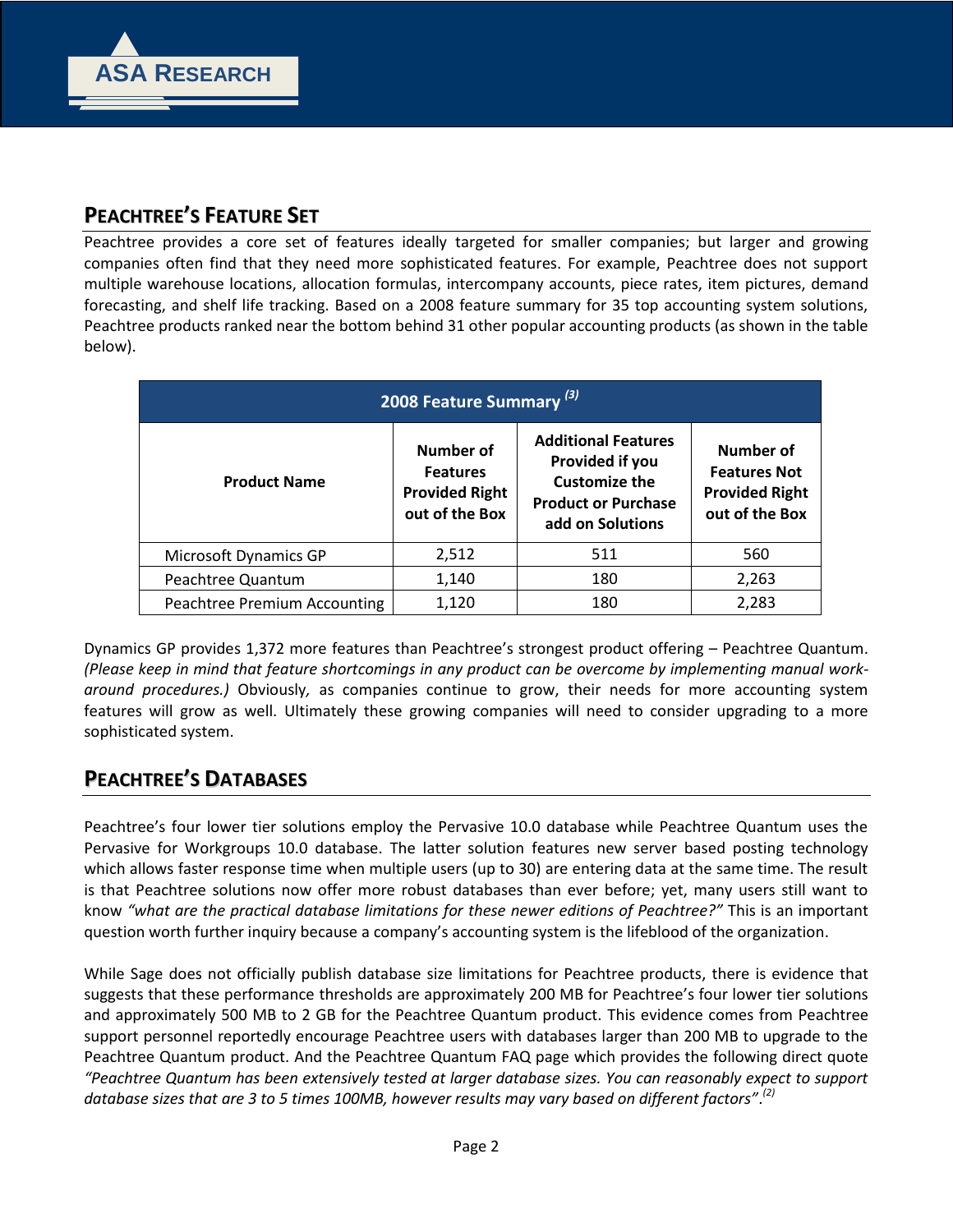

Officially Peachtree maintains that all Peachtree's databases are technically capable of reaching a maximum file size of 64GB, however these aforementioned facts suggest that the practical limits are far lower than 64GB. *(Please note that these performance thresholds are not toted as maximum limitations in data file size, rather they are offered as points in which performance might start to decline – users may not detect unacceptable levels of performance until after these databases have doubled or even quadrupled in size past these performance thresholds.)*

To track the size of your data files, Peachtree displays database size and number of records information when you select Help, Customer Support and Service, File Statistics from the Peachtree main menu. This particular information can be useful to determining how close you are to outgrowing the Peachtree system. Specifically, each transaction posted in Peachtree increases the data file size by 2 to 40 kilobytes*(4)*. This means that a company that processes 50, 100, 500, or 1,000 transactions per day will grow their databases by approximately 50 MB, 100 MB, 500 MB, and 1 GB MB in a given year, respectively. Compare these grow rates to the 200 MB and 2 GB performance thresholds discussed above, and after just a few years, Peachtree's data files can swell up to unacceptable levels for many companies.

You can tell that you are starting to outgrow Peachtree when you have a growing need for more users to simultaneously access the accounting system than Peachtree allows. Both Peachtree First Accounting and Peachtree Pro Accounting are limited to a maximum of just one user. Peachtree Complete Accounting and Peachtree Premium Accounting are limited to 5 concurrent users. Peachtree Quantum is limited to a maximum of 30 users. Outgrowing these thresholds is a sure sign that you need to migrate upward to a stronger solution.

#### **SQUEEZING THE LAST FEW DROPS OUT OF PEACHTREE**

If you determine that you have outgrown Peachtree, or if you are on the verge of outgrowing Peachtree, there are several measures that you can take that might temporarily relieve the problem allowing you to squeeze the most out of your Peachtree application. These measures are listed below in order of easier steps to increasingly more drastic steps:

- *1. Update - Update your Peachtree software to reflect the latest patches and tune up files. Recently Peachtree has released several updates that are designed to improve your experience. The installation of these patches and updates might alleviate your problems, or at least help.*
- *2. Turn Off Features - Turn off selected Peachtree options in the Maintain Global Options dialog box such as Check spelling as you type, or change this setting from "Slow but accurate" to "fast but less accurate". Also change the settings under the Improve Performance tab to turn off Automatic field completion, drop down lists, and page length to gain a little more speed.*
- *3. Defragment the computer hard drive - Initially, your computer saves all data sequentially on your hard drive – like using a single groove on a vinyl record item. However, over time as you erase small files from your hard drive, empty segments are created through the hard drive. Thereafter, Peachtree saves data files on these separate empty segments, causing the file to be fragmented and physically located on*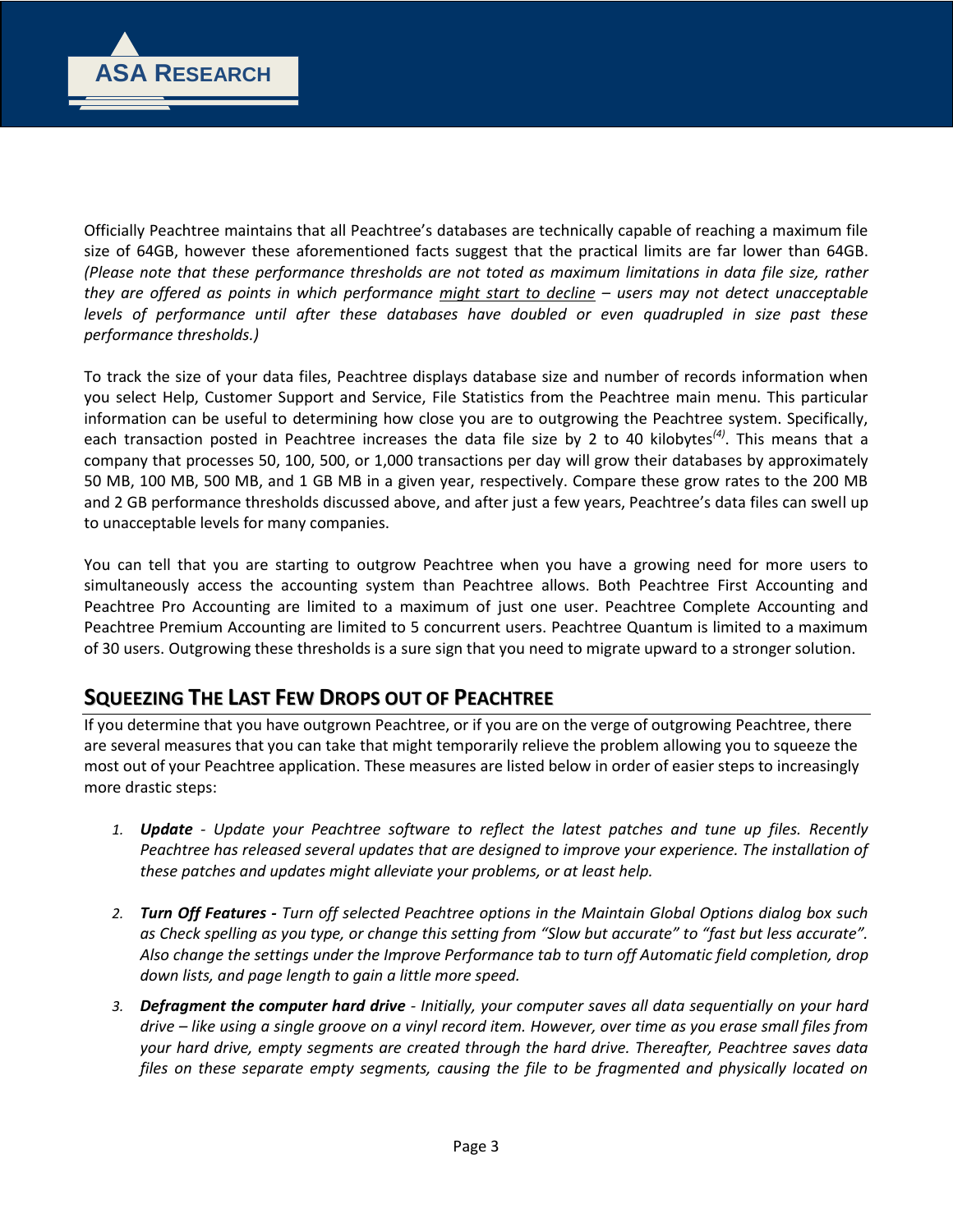

*numerous parts of your hard drive. The defragmentation process will rewrite your Peachtree data files into one sequential location on your hard drive. The result is that Peachtree will then operate faster.* 

- *4. Purge Data Files - Purge the Peachtree Data files using the built in Peachtree Purge Wizard tool located on the Tasks, System menu. (Remember to first make a copy of your Peachtree data on hard drive so you can access it later if necessary). This tool will allow you to remove transactions from closed periods, and purge inactive customers, vendors or employees from the system.*
- *5. Faster Computer - Purchase a faster computer with a faster hard drive and faster RAM. The speed of the computer's processor chip, hard drive, and RAM all effect the overall performance of the computer. Currently, computers are widely available running processors from 1.0 GHz to 4.0 Ghz; hard drives from 5400 RPM to 7200 RPM; and RAM speed from 400 Mhz to 667 Mhz. Upgrading from an older computer to a newer computer with these faster options can lead to a significant performance gain in Peachtree.*
- *6. Faster Network - Install faster network cards, routers, hubs and cables (installed properly) on your local area network.*
- *7. File Server - Instead of running Peachtree on a peer-to-peer network, install Peachtree on a top class file server (instead of an employee's workstation computer).*
- *8. Upgrade to Peachtree Quantum – Peachtree offers a version of Peachtree running on a faster and more robust database called Peachtree Quantum. However, this product is priced from \$3,950 to \$9,450 and offers about 20 additional features. The Peachtree Quantum database accommodates larger file sizes and more concurrent users. While this is a legitimate option for many Peachtree customers, if you've outgrown Peachtree Premium performance, chances are good that you have also outgrown its feature set as well. While Peachtree Quantum does offer about 20 additional features, if you've reached this point then perhaps another accounting system option with more features and an even faster database may be a better option – especially when considering the higher price tag associated with Peachtree Quantum.*

While these measures will not permanently solve the problems, often these measures can buy you sufficient time to conduct a proper evaluation, selection and implementation of a new replacement accounting system.

#### **STEPPING UP FROM PEACHTREE TO MICROSOFT DYNAMICS GP**

Peachtree is widely considered to be one of the strongest entry level accounting systems on the market; therefore if you've outgrown Peachtree's performance and feature set, it is most likely time for your company to step up to a middle market accounting system solution designed specifically for companies with revenues from \$2 million to \$200 million. Companies that have outgrown Peachtree should consider stepping up to Microsoft Dynamics GP for the following reasons:

*1.* **More Features -** Dynamics GP provides 1,372 more features compared to Peachtree Quantum. *(According to a report from the most recent version of "The Accounting Library" comparing the two products, Dynamics GP provides 2,512 features while Peachtree Quantum provides only 1,140 features).*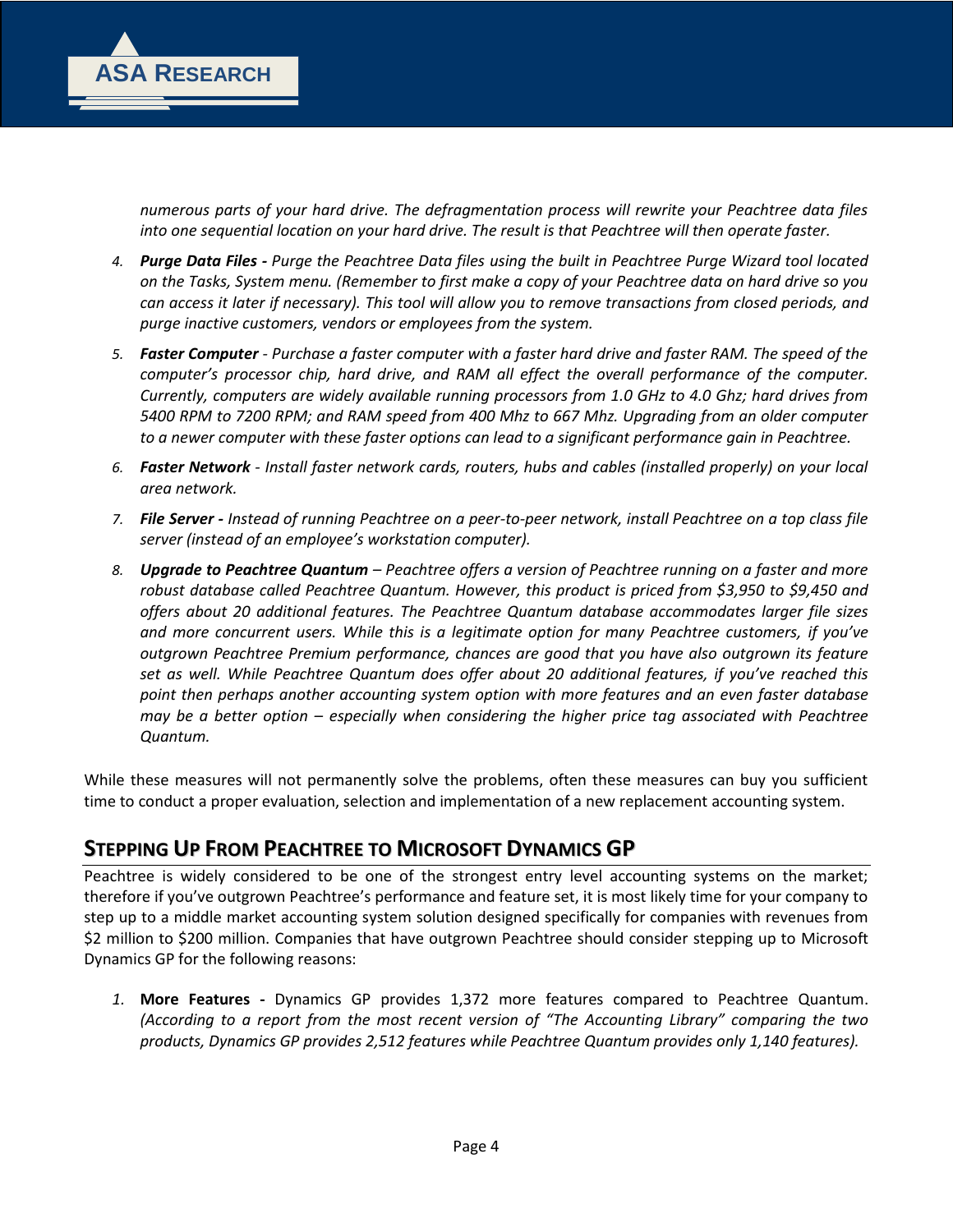

- 2. **Strong Database -** Dynamics GP offers a more robust database which can handle millions of transactions without slowing down whereas Peachtree's database performance can start declining after just 75,000<sup>(4)</sup> transactions for users of Peachtree's four lower tier solutions, and after 185,000<sup>(4)</sup> transactions for Peachtree Quantum users.
- 3. **Breadth of Modules** Dynamics GP offers a wider range of modules to meet a diverse range of company needs. In the final tally, Dynamics GP provides 50 modules compared to just 18 for Peachtree. For example, Microsoft Dynamics GP offers advanced distribution, manufacturing, supply chain, field service, human resources, project accounting, business intelligence, business portal, and collaboration functionality.
- 4. **Strong Financial Reporting -** Dynamics GP provides stronger financial reporting in many ways. The whole point of an accounting system is financial reporting and Dynamics GP offers far more reports (700+ standard reports) than Peachtree (143 standard reports). Dynamics GP's FRx advanced financial reporting tool allows users to schedule reports to be printed automatically at regular intervals, and automatically delivered to the appropriate predetermined recipients via e-mail or publishing to a business portal web site.
- 5. **End-User Customization Tools -** Several end-user customization tools are available in Dynamics GP that allow users to adjust the Dynamics GP application to their needs on a user-by-user basis. Users can specify which toolbars are displayed, what buttons they contain, and where they are positioned. Each user can specify the content of the menus displayed in Dynamics GP, and users can choose an appearance theme, as well as how required fields display in the application. Appearance settings from Windows are reflected in the Dynamics GP interface. Users can also add items to the Shortcut bar, giving them quick access to areas that are important to them. All list windows in Dynamics GP are configurable, allowing users to specify which columns to display and in what order to present them.
- 6. **Inter-Company Accounts** Inter-company accounts are used to collect revenues and costs relating to transactions between related companies. For example, assume that a single entity operates five separate businesses from the same office building. Each month as the rent invoice is received; the entity pays the rent from one company's bank account on behalf of all five companies. The inter-company accounts in Dynamics GP automatically reflect the appropriate amount of receivables due from each of the four beneficiary companies. Later, when financial data is consolidated for reporting purposes, the inter-company accounts for all companies off-set one another to reflect the net amounts due to or from one company to the next.
- 7. **Forward Looking Reports** Imagine what might happen if you were to drive down the road looking in your rear view mirror at where you have been, instead of looking out your windshield to see where you are going. You would not see obstacles coming and you may even suffer a severe crash. A similar situation can occur with financial reporting. A company that only looks backward (using historical accounting reports) and fails to look ahead (using projections and forecasts) is sure to run into unforeseen obstacles. Cash flow shortfalls, declining profit margins, and runaway budgets can take their toll on the financial health of a company. Forward looking reports can help a company better identify future problems in time to take corrective action.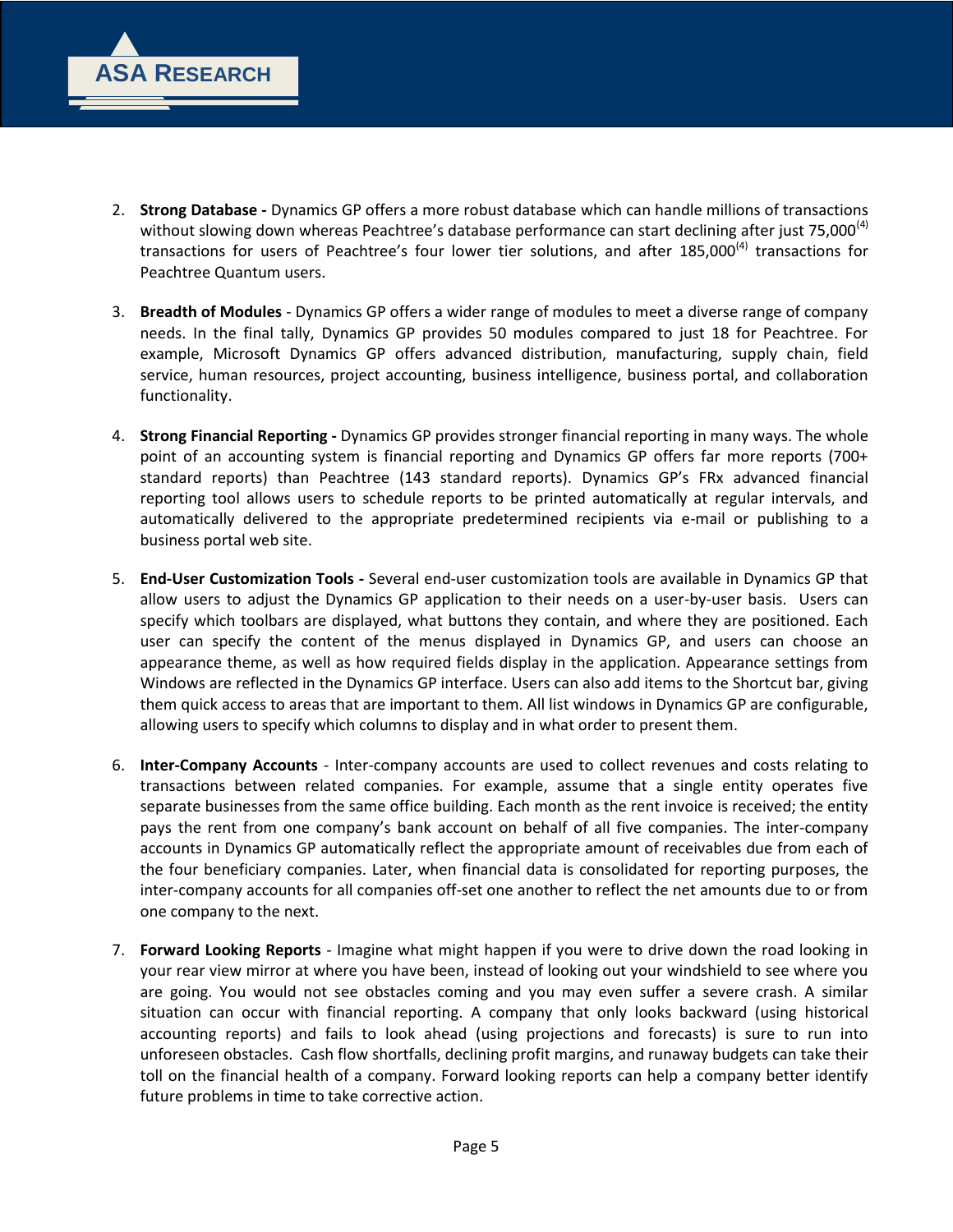

Dynamics GP and Peachtree both offer cash flow projection capabilities. However, Dynamics GP also offers projections related to inventory requirements. This type of solution is known as "production planning," and Dynamics GP provides a complete module dedicated to this purpose. The Production Planning system analyzes the production schedule and calculates the optimum time to order inventory so that it arrives just in time to be shipped, used on a project, or introduced into the production process. This type of solution can significantly improve the profitability of a company.

- 8. **Office Integration** Dynamics GP is fully ODBC compliant (ODBC is an acronym for "Open Database Connectivity"). This means that data can be extracted and hot-linked directly from the accounting software database into other ODBC compliant applications such as Microsoft Excel. For example, from Excel's Data menu, users can select the "Import Data" option, browse to the Dynamics GP database, and scroll through a list of the data tables contained in those products. Users can then select fields from those tables (up to 256 total fields at a time) and the resulting data is automatically extracted from the accounting system and displayed in Excel. Not only is the data displayed, but it is also hot-linked to the source. By pressing the "Refresh Data" key in Excel, the data is automatically updated. Further, Dynamics GP supports Smart Tags which allow Excel users to link data in Excel back to transactions in Dynamics GP. Because Microsoft Excel is the ultimate tool for analyzing data, ODBC compliance is a crucial capability to look for when selecting an accounting software solution.
- 9. **Similar Screen Design -** To help Peachtree users feel more at home, Microsoft has added data entry screens in Dynamics GP that look and feel similar to the Peachtree screens you are already used to. Presented below is a check writing screen for Microsoft Dynamics GP.

| Print Check and Post<br>8                | +<br>£.<br>Post                                          | Print Alignment Form |                                               |                          | $\circledcirc$ |
|------------------------------------------|----------------------------------------------------------|----------------------|-----------------------------------------------|--------------------------|----------------|
| Checkbook ID:<br>Check Format:           | $\mathbb{Q} \square$<br><b>FIRST BANK</b><br>Stub on Top |                      | Balance Before Check:<br>Balance After Check: | \$1.873.38<br>\$1,700.00 |                |
|                                          |                                                          | Date:                | Check No.                                     | 001505<br>4/12/2009      | 厘              |
| Pay to:                                  | Electronic Telephone Co.                                 |                      |                                               | \$173.38                 |                |
| Address<br>Seattle                       | East 3456 Square<br>WA                                   |                      | 98007                                         |                          |                |
| Phone setup charges<br>Memo              |                                                          |                      |                                               |                          |                |
| Account<br><b>Distribution Reference</b> | $\mathbb{Q} \boxdot \rightarrow$ Description             |                      | Debit                                         | Credit                   | ¥              |
| 000 - 1100 - 00                          | Cash - Operating Account                                 |                      | \$0.00                                        | $$173.38$ $*$            |                |
| 000 - 6780 - 00                          | Miscellaneous Expense                                    |                      | \$173.38                                      | \$0.00                   |                |
|                                          |                                                          |                      | \$0.00                                        | \$0.00                   |                |
|                                          |                                                          | Total                | \$173.38                                      | \$173.38                 |                |
|                                          |                                                          |                      |                                               |                          |                |